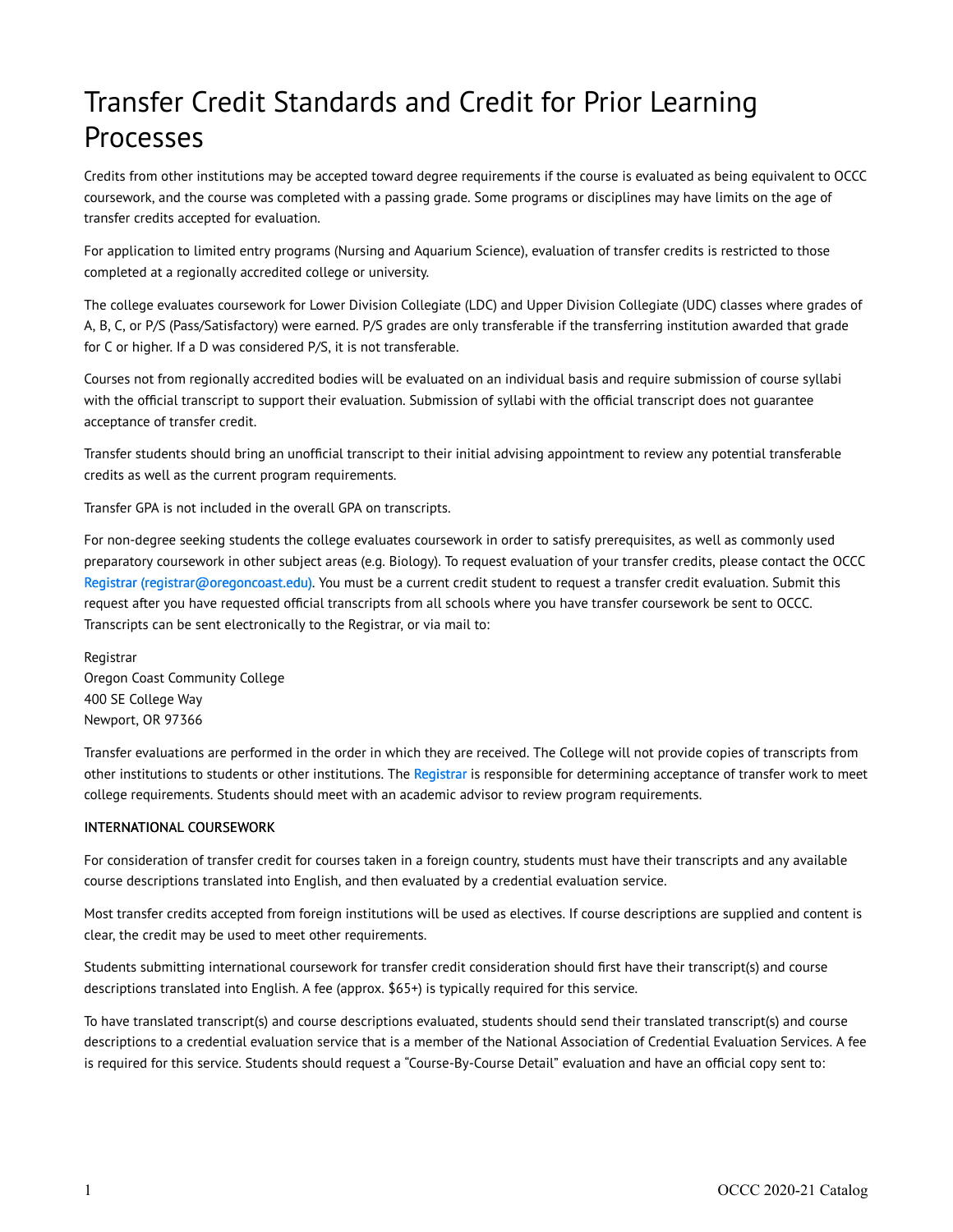Registrar Oregon Coast Community College 400 SE College Way Newport, OR 97366

## ADVANCED PLACEMENT (AP)

Students who have completed college work in high school under the AP program are eligible to receive college credit based on the exam score. To be awarded credit for Advanced Placement exams students must submit an official AP exam score to the College Registrar. Students will be awarded credit based on the evaluation standards on the date the scores were received. If acceptance standards have changed, students will be subject to the current acceptance standards. OCCC will evaluate Advanced Placement scores only one time, regardless of whether acceptance standards have changed.

Specific credit for OCCC courses will be awarded based on individual exam scores using the chart provided below. If your exam area is not listed, contact the OCCC Office of the Registrar at Re[gistrar@oregoncoast.edu](mailto:Registrar@oregoncoast.edu) .

Students may request official AP Transcripts by following the instructions on the [College Board website](http://www.collegeboard.com/student/testing/ap/exgrd_rep.html). Send transcripts to:

Registrar Oregon Coast Community College 400 SE College Way Newport, OR 97366

Effective Fall 2020. For full chart of AP scores and the college credit awarded for each score, please visit [https://oregoncoast.edu/](https://oregoncoast.edu/transcripts/) [transcripts/](https://oregoncoast.edu/transcripts/) 

#### INTERNATIONAL BACCALAUREATE (IB)

Students who complete International Baccalaureate (IB) Exams are eligible to receive college credit based on the exam score and whether the College offers equivalent courses. To be awarded credit for International Baccalaureate exams, students must submit an official IB exam score to the OCCC Registrar and request an evaluation via their My.OregonCoast account. Students will be awarded credit based on the evaluation standards on the date the scores were received. If acceptance standards have changed, students will be subject to the current acceptance standards. OCCC will only evaluate International Baccalaureate scores one time, regardless if acceptance standards have changed.

Students may request official IB transcripts by contacting:

IB Americas Global Centre Attn: Transcript Officer 7501 Wisconsin Avenue, Suite 200 West Bethesda, MD 20814 USA Email: [ibid@ibo.org](mailto:ibid@ibo.org)  Phone: 301-202-3025

For more information on ordering transcripts please see the Int[ernational Baccalaureat](https://www.ibo.org/programmes/diploma-programme/assessment-and-exams/requesting-transcripts/)e website.

#### IB credit

Specific credit for OCCC courses will be awarded based on individual exam scores using the chart provided below. If your exam area is not listed, contact the OCCC Office of the Registrar at Re[gistrar@oregoncoast.edu](mailto:Registrar@oregoncoast.edu) .

Effective Fall 2020. For full chart of IB scores and the college credit awarded for each score, please visit [https://oregoncoast.edu/](https://oregoncoast.edu/transcripts/) [transcripts/](https://oregoncoast.edu/transcripts/)